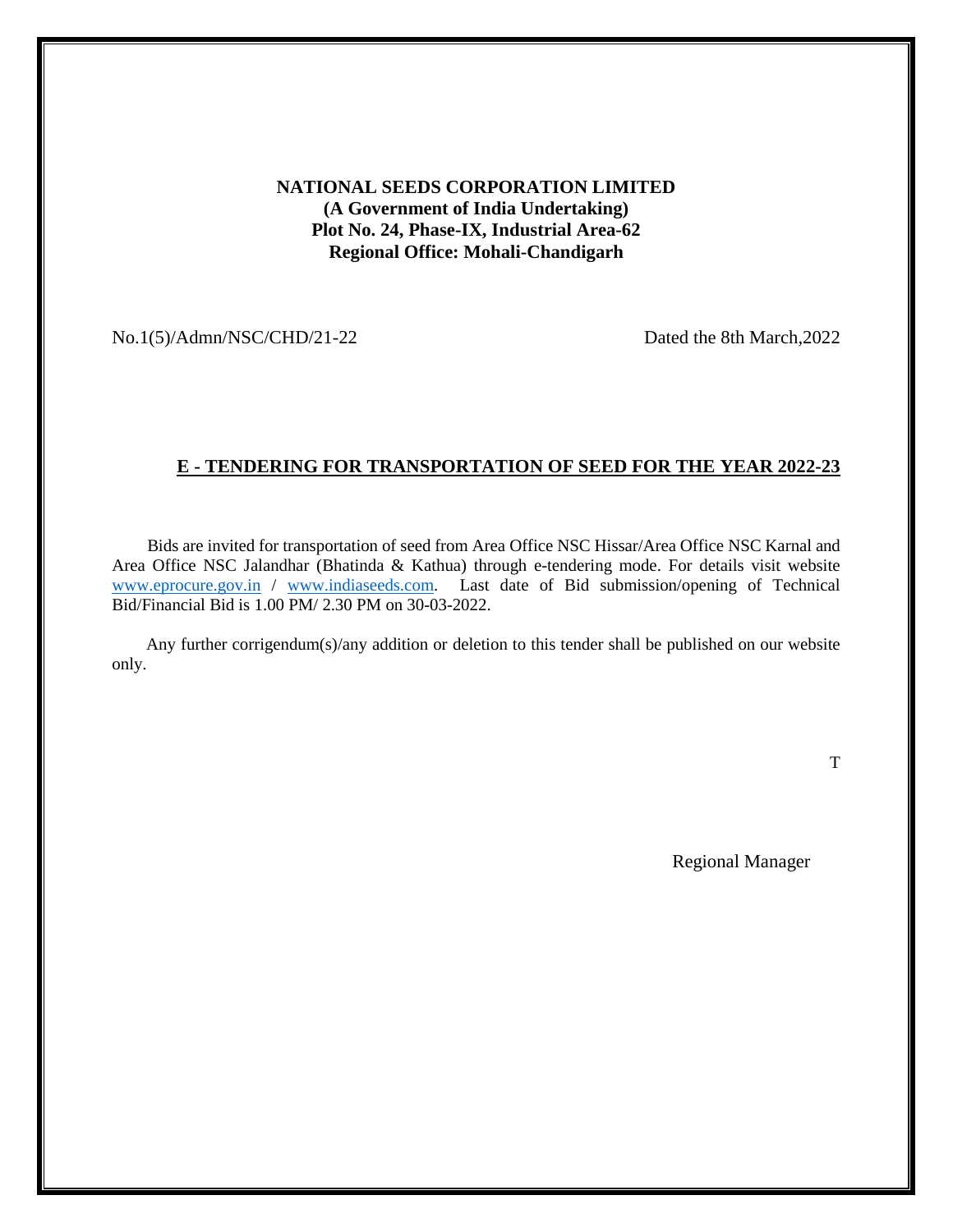## **National Seeds Corporation Limited (A Government of India Undertaking) Plot No.24, Phase No.9, Industrial Area Regional Office: Mohali**

### No. 1(5)/Admn/NSC/CHD/21-22 Dated: 09.03.2022

### **NOTICE INVITING SHORT TERM E-TENDER**

 National Seeds Corporation (A Govt. Of India Undertaking) Mohali invites E-Tenders for transportation of seed from Area Office NSC Hissar/Area Office NSC Karnal and Area Office NSC Jalandhar (Bhatinda & Kathua) through e-tendering mode. Therefore, interested parties are requested to submit their offer online up to 1:00 PM on 30.03.2022 at NSC, Regional Office, Plot No.24, Phase-9 Industrial Area Mohali & after that tender shall be opened on same date & venue at 2:30 PM in the presence of Tenderers if any.

Accordingly, details of Terms & Conditions can be obtained from website [www.indiaseeds.com](http://www.indiaseeds.com/) & [https://indiaseeds.eproc.in](https://indiaseeds.eproc.in/) such parties have to deposit through RTGS/NEFT of **Rs.1180/- (Including GST) being cost of E-Tender documents**. The undersigned reserves the right to accept/cancel all or any Tender without any reason. **Any further corrigendum(s) to this tender shall be published only in our e-portal**  [https://indiaseeds.eproc.in](https://indiaseeds.eproc.in/)

| <b>Details</b>                                                                               |
|----------------------------------------------------------------------------------------------|
| 09.03.2022                                                                                   |
| 30.03.2022 up to 1:00 PM                                                                     |
| 30.03.2022 at 2:30 PM<br>Date and time of opening of Technical Bid/Financial                 |
| Rs.1180/ - (One Thousand One Hundred<br>Eighty only)                                         |
| Rs. 2,00,000/-<br>(Rupees Two Lacs only)                                                     |
| National Seeds Corporation Limited Plot no.24<br>Phase-9, Industrial Area, Mohali Pin-160062 |
| Ph-0172-2214388,2215388<br>Email: rm.chandigarh@indiaseeds.com/<br>chandigarhnsc@gmail.com   |
|                                                                                              |

Regional Manager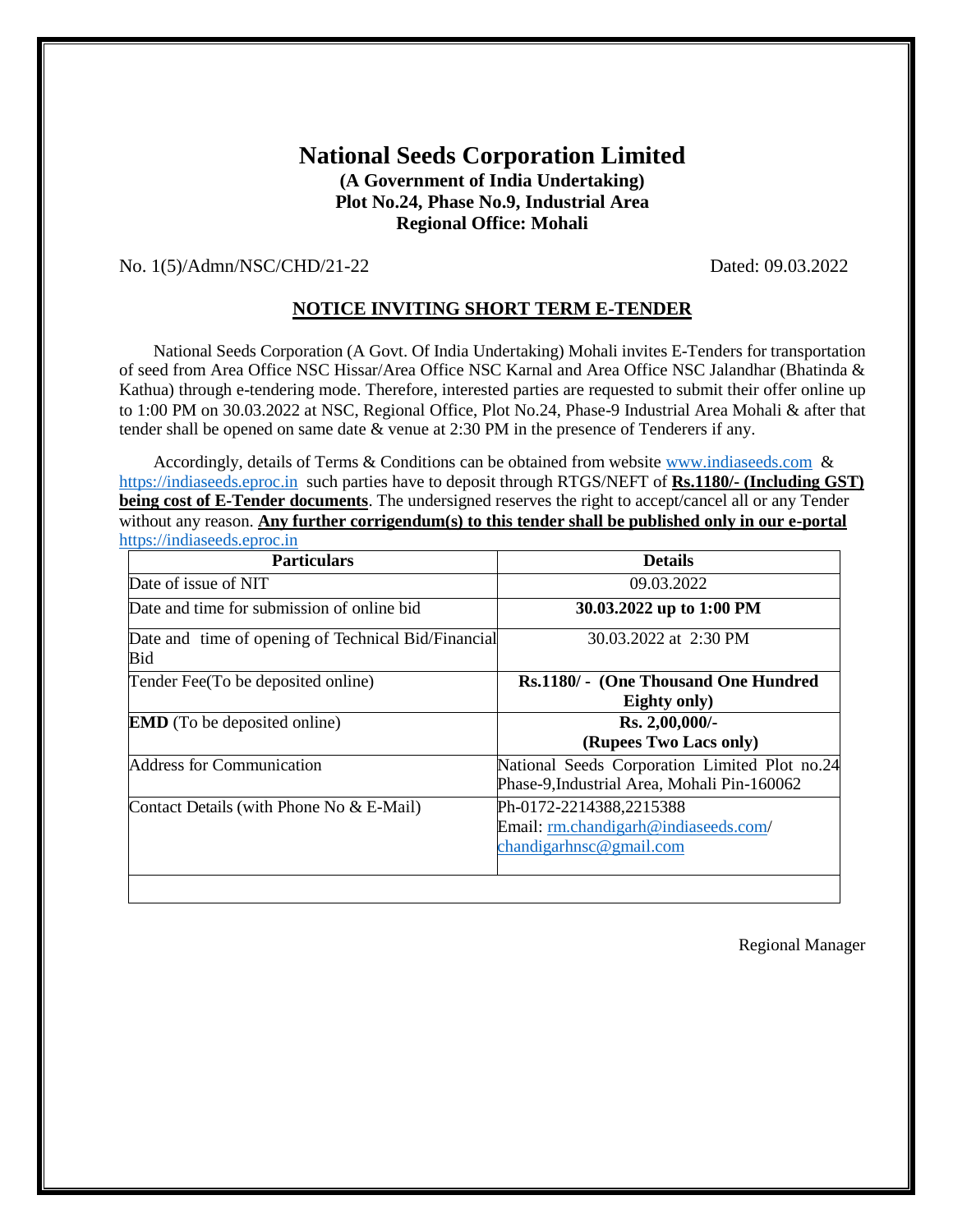# **NATIONAL SEEDS CORPORATION LTD. INSTRUCTIONS TO BIDDER – ONLINE MODE**

# **DEFINITIONS:**

- **C1 India Private Limited:** Service provider to provide the e-Tendering Software.
- **NSCL e-Procurement Portal:** An e-tendering portal of National Seeds Corporation Limited ("NSCL") introduced for the process of e-tendering which can be accessed on [https://indiaseeds.eproc.in.](https://indiaseeds.eproc.in/)

# **1. ACCESSING / PURCHASING OF BID DOCUMENTS :**

- It is mandatory for all the bidders to have Class-III Digital Signature Certificate (With Both DSC Components, i.e. Signing & Encryption) from any of the licensed Certifying Agency under CCA, Ministry of Electronics and Information Technology, Government of India to participate in e-tendering portal of NSCL. Bidders can see the list of licensed CA's from the link www.cca.gov.in C1 India Pvt. Ltd. also facilitate Class III Digital Signature Certificate (With Both DSC Components, i.e. Signing & Encryption) to the bidders. Bidder may contact C1 India Pvt. Ltd. at mobile no. +91-8130606629 for DSC related queries or can email at [vikas.kumar@c1india.com](mailto:vikas.kumar@c1india.com)
- To participate in the e-bid, it is mandatory for the Applicants to get themselves registered with the NSCL e-Tendering Portal (https://indiaseeds.eproc.in) to have a user ID & Password which has to be obtained by submitting a non-refundable annual registration charges of Rs. 3416/- inclusive of all taxes through online mode. Validity of Registration is 1 year
- The amendments / clarifications to the tender, if any, will be posted on the NSCL e Tendering Portal [\(https://indiaseeds.eproc.in\)](https://indiaseeds.eproc.in/).
- To participate in bidding, bidders have to pay EMD (refundable) as per the amount mentioned in the tender document online through NEFT/RTGS after generating E challan from [https://indiaseeds.eproc.in](https://indiaseeds.eproc.in/)
- To participate in bidding, bidders have to pay Tender Processing Fee of Rs. 570/- GST (Nonrefundable) through online mode (internet banking/debit card/credit card).
- The Bidder may modify or withdraw their bid after submission prior to the Bid Due Date. No Bid shall be modified or withdrawn by the Bidder after the Bid Due Date and Time.
- Both 'EMD' and 'Tender Document Fee' are mentioned in individual tender document as published at NSCL e-Tendering Portal (https://indiaseeds.eproc.in)
- For helpdesk, please contact e-Tendering Cell and Help Desk Support PH: **0124- 4302033/36/37, [nsclsupport@c1india.com.](mailto:nsclsupport@c1india.com)**
- It is highly recommended that the bidders should not to wait till the last date of bid submission to avoid complications like internet connectivity issue, network problems, system crash down, power failure, browser compatibility issue, system compatibility issue, improper digital signature certificate problem etc. In view of this context, neither M/s National Seeds Corporation Limited nor M/s. C1 India Pvt. Ltd will be responsible for such eventualities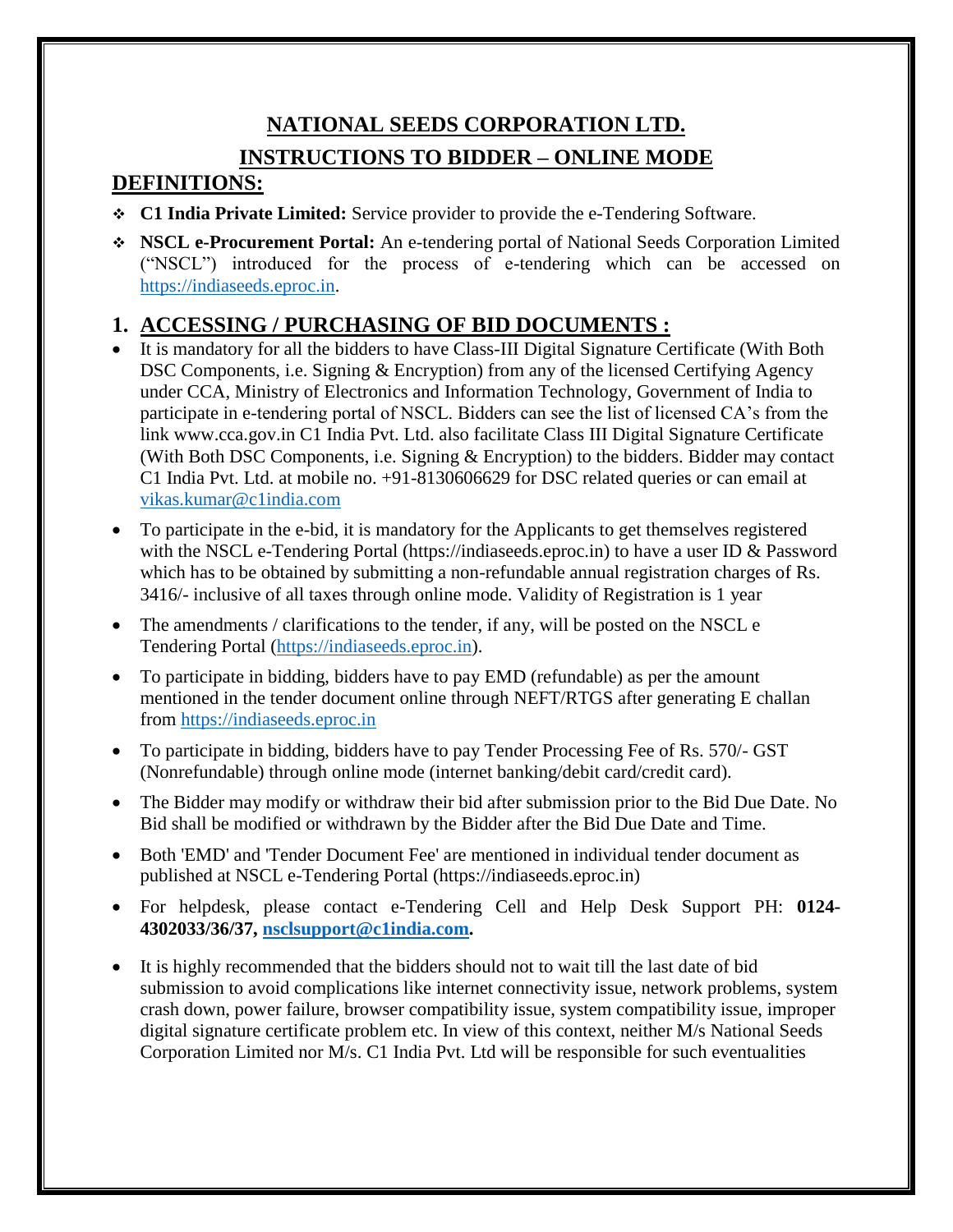# **GENERAL TERMS & CONDITIONS OF THE CONTRACT**

Terms and conditions for transportation of Seeds by Road

(On Annual Contract Basis)

No.1(5)/Admn/NSC/Chd/21-22 Dated: 08-03-2022

1. The Tenderers should go through the terms & conditions before submitting their tenders.

2. E-tenders are to be invited in the prescribed format both for technical & commercial bid on our website http//indiaseeds.proc.in

- 3. The Tenderers should have to pay Rs.1180/- inclusive of GST against tender form fees through On-line/DD payable at NSC Ltd Mohali.
- 4. Tender submitted after prescribed time and date shall not be accepted. Tender will be received online up to 1.00 P.M. on 30-03-2022 and technical bid/ financial bids shall be opened on the same day at 2.30 p. m.
- 5. In confirmation to acceptance of all the tender terms and conditions the tenderers are required to sign on all the pages of tender document and submit with the offer along with Technical bid.
- 6. Conditional tender shall not be accepted.
- 7. Commercial bid should contain only rate in the prescribed form and all other detail should be given in technical bids.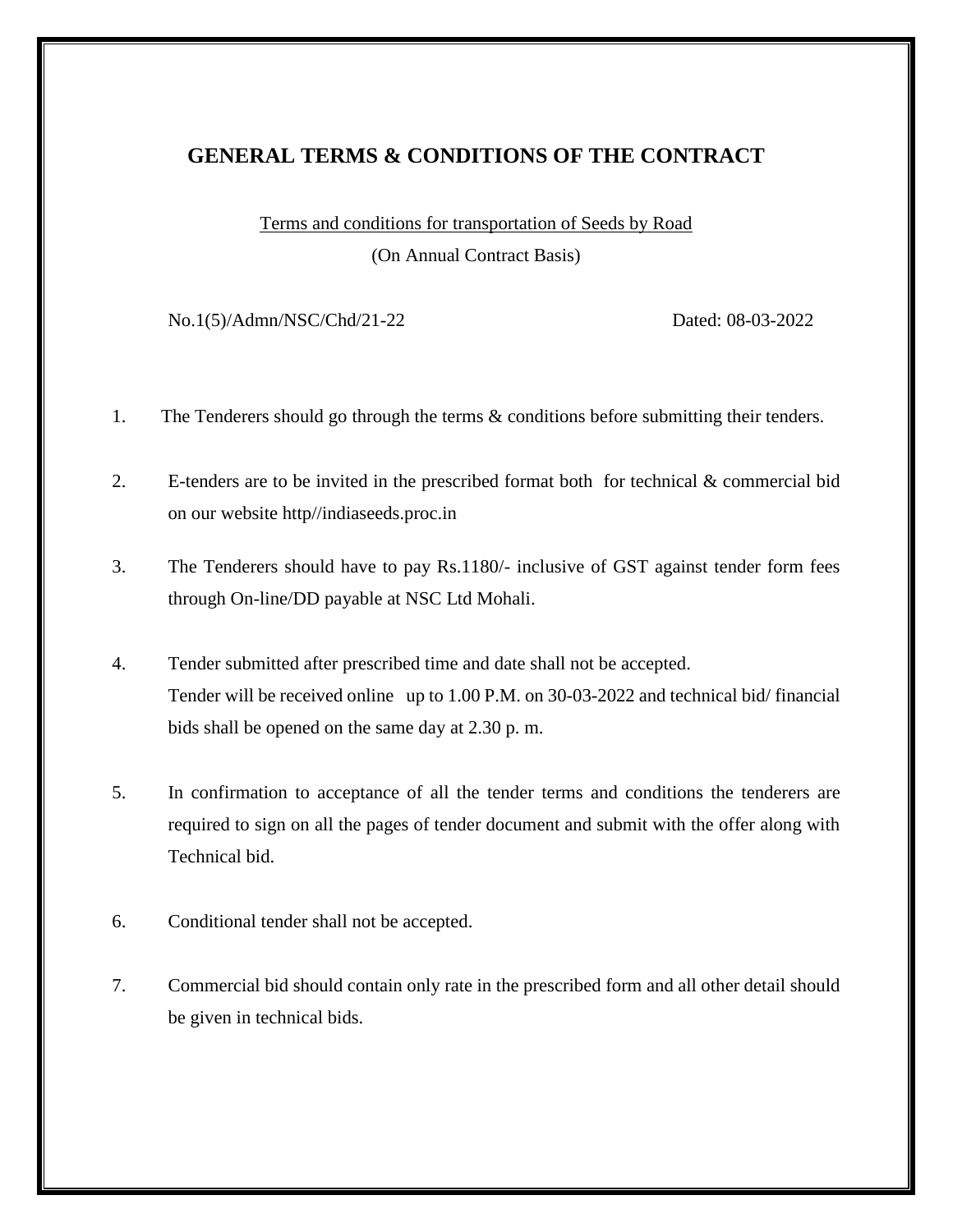### **Other terms and conditions**

1. The Transporter shall deposit Rs. 2,00,000/-(Rupees Two Lakh only)towards earnest money deposit(EMD) at the time of furnishing the tender through one-Line/Demand Draft payable at NSC Ltd Mohali (Punjab).While furnishing the tender, it is clarified that EMD/Tender Form fees for each station i.e. Karnal/Hissar/Jalandhar will be submitted separately. The EMD will be kept with NSC till the end of the agreement period in respect of successful tenderers. Upon acceptance of the tender by NSC tenderer shall also remit Rs. 2,00,000/-(Rs. Two lacs only) towards security deposit. These deposits are not entitled for any interest and shall be made by NEFT/RTGS/Bank draft in favour of NSC drawn on State Bank of India group of banks or any Nationalized Bank. Whenever the security deposit falls short of the stipulated amount, the transporter shall make good the deficit so that the deposit at any point of time remains intact of Rs. 200000/-(Rupees Two lacs only) NSC reserves the right to forfeit the security deposit (in part or full)in the event of the failure for the transporter to comply with terms of the contract. The security deposit or such part there-of as has not been forfeited or adjusted will be refunded to the transporter only on the expiry of the contract and on satisfactory completion of the work under agreement and on production of no due/no demand certificate from consignor units of NSC relevant to the contract period and after deducting the outstanding dues, if any, against the transporter on account of shortage damage delayed lifting/delivery etc. NSC reserves the right to forfeit the security deposit in the event of of failure of transporter to produce acknowledgement copy of the lorry receipt of consignment note from the consignees or execute the transportation job to the NSC's satisfaction.

- 2. The consignment of NSC's goods will normally contain seeds of all crops, Potato seeds and such other goods as certification and packing material, NSC may specify.
- 3. It should be understood by the transporter that the NSC's goods specially Potato seeds are of such nature that the same can be damaged in transit due to various facts and after having under stood the same the transporter shall be responsible for delivering the goods without deterioration in quality for any reasons what so ever and to make good any loss that NSC may suffer on the account NSC's losses are deductable from the bills of the transporter and or from the amount of security deposit/EMD and while doing so transportation charges will also be proportionately disallowed for such of the quantities reported short/damaged. In the event of NSC's loss exceeding the amount of the security deposit and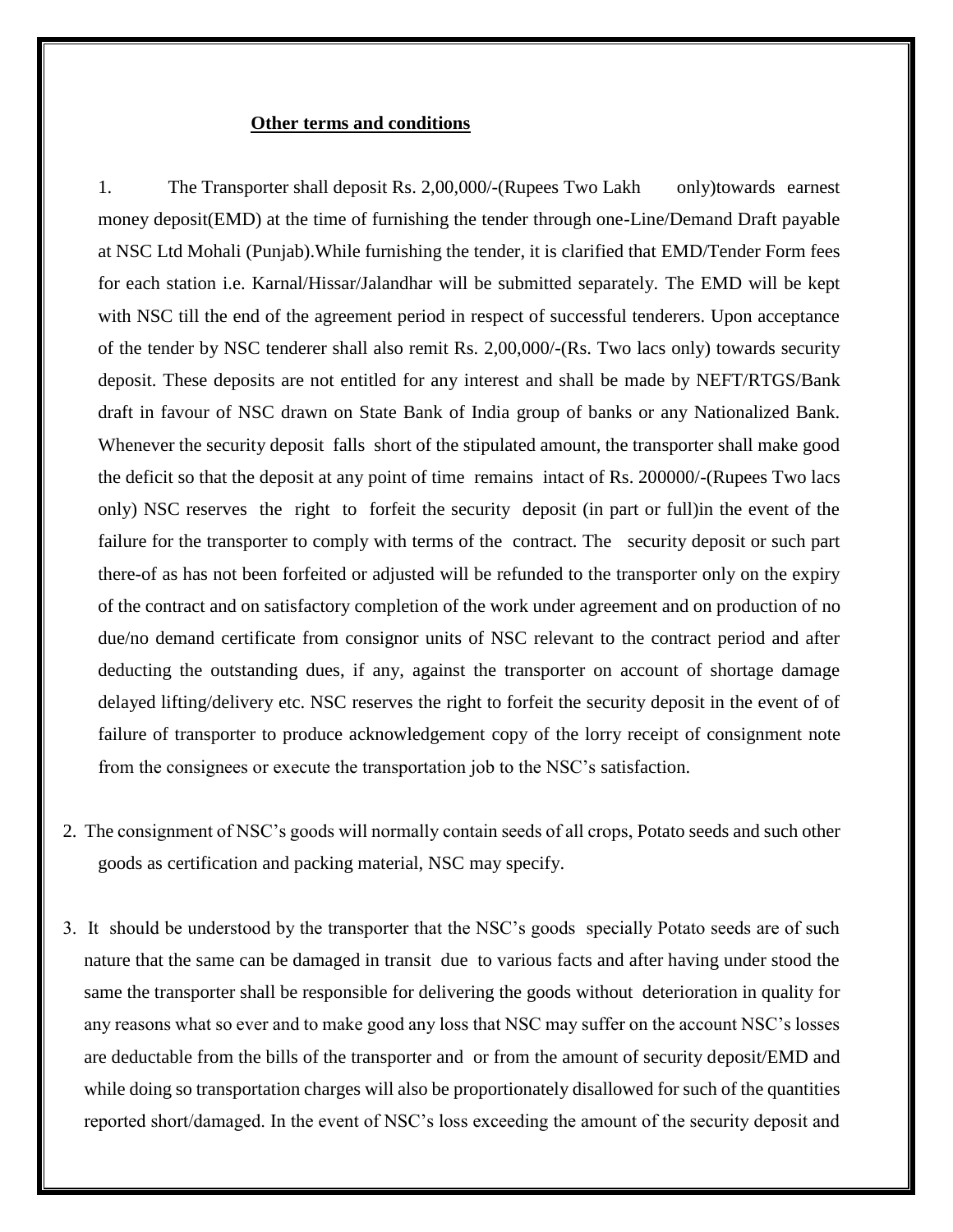the bills which may be payable to the transporter the later shall pay the amount on demand from NSC without any dispute.

- 4. NSC does not guarantee any specific value or work at any time during the period of the agreement. The agreement itself does not confer any right on the transporter to demand that the entire work should necessarily or exclusively be entrusted to him. NSC reserves the right to appoint one or more transporters and distribute the work among them during the currency of this agreement and no claim for compensation shall be against NSC on account of such division of work. No transporter can demand division of work but NSC may empanel/award more than one transporter on L-1 rates so that the movement of seeds is not hampered due to non availability of trucks.
- 5. The transporter will collect the goods from the godown namely Karnal, Delhi. Hissar, Jalandhar ( Bhatinda & Kathua) or storage locations as required by NSC from time to time on each occasion without any extra charge. Loading and un-loading charges will be borne by the transporter.
- 6. Transporter will ensure that vehicle/truck entering into the NSC premises should have valid pollution control certificate/other legal Documents.
- 7. The transporter shall make available the trucks and lift the consignment within 24 hours of placing the order by NSC for Punjab, Haryana, J&K HP and Delhi and within 48 hrs. and for all other stations outside the region.. It shall be ensured that the entire consignment under the agreement is lifted within the dates intimated by NSC on each occasion. If the transporter fails to lift the stock within stipulated hours of NSC intimation other-wise NSC have right to transport the goods through any other transporter by collecting spot quotation from market and in the event if NSC has to pay more than the amount payable to the transporter under this contract, the excess amount paid shall be recovered/adjusted by NSC from the security deposit at the credit of the transporter or next bill of concern transporter.
- 8 The Transporter will have to inform the number of trucks owned by them with copy of the valid registration of the vehicle issued by RTO. NSC may decide the capacity of the transporter for award of work.
- 9 The transporter will be entirely responsible for obtaining the `permits sale tax form etc. (if any) wherever necessary such as for inter-state entry free passage etc, failure to obtain these forms from consignor and the resultant delay will be entirely at the risk of the transporter and NSC's is not liable to pay any charge on account of detention of trucks etc, or on way for want of any permit/clearance.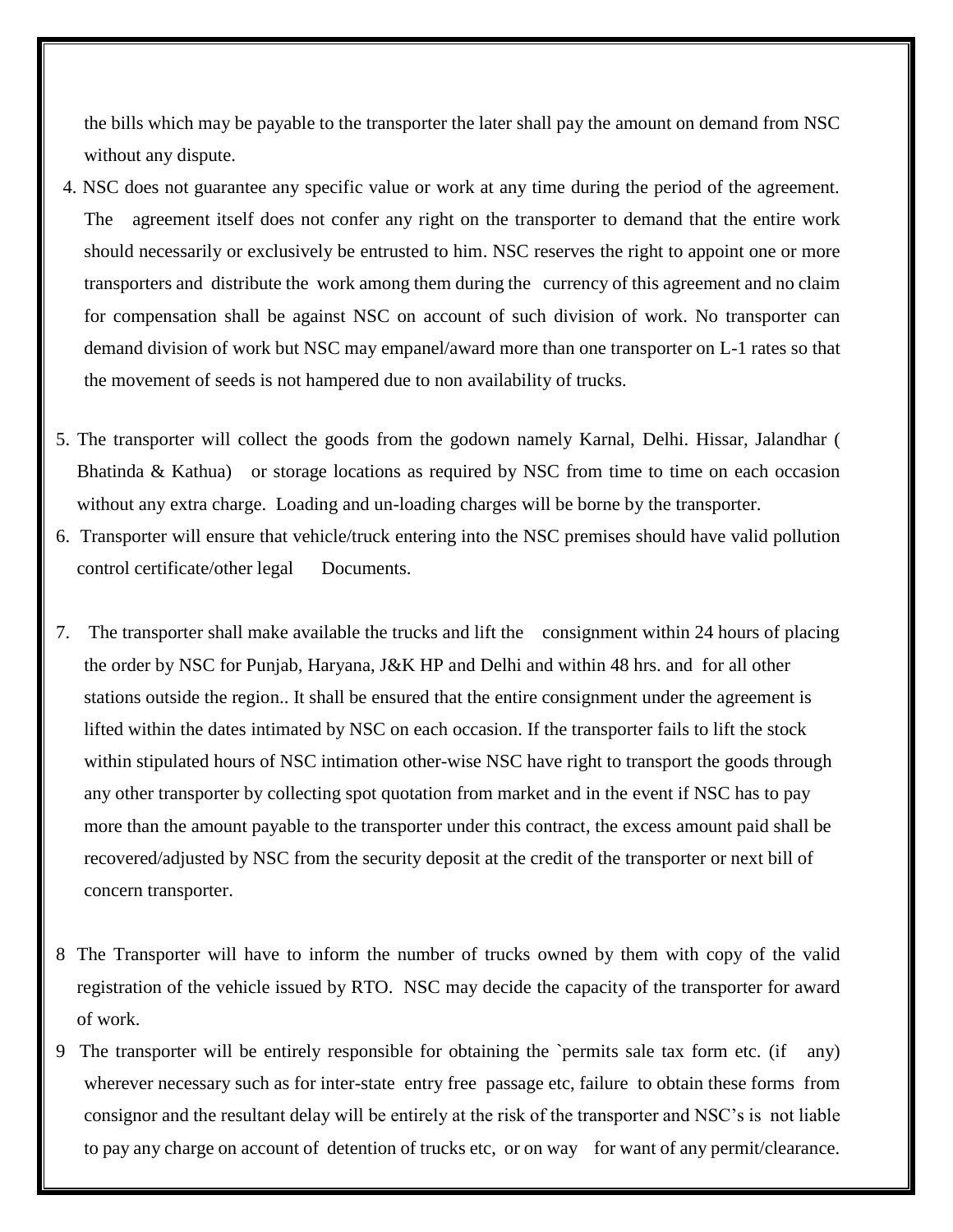If the consignment dispatched to more than one station in the same Truck, the distance and rate will be calculated for last station for calculating the freight charges.

- 10 The consignment shall be delivered by the transporter at the consignee address at the specified destination on door delivery basis during office hours i.e. 10.00 hours to 17.00 hours on working day within one day within the transit period of 250 Kms per day. The transit period is exclusive of the days of lifting (loading) and delivery (unloading). If delivery outside office hours or on holidays is anticipated, the transporter shall inform the consignee in writing at least 48 hours in advance about such delivery to enable the consignee to make the required arrangement. However neither the consignee nor the consignor shall be responsible if arrangements are not made by the consignee for taking delivery of the consignment after the office hours or on holidays.
- 11. The transit period specified in clause 10 above shall be deemed to be the essence of the contract The said period shall be legibly written on the LR/GR both in words and numbers alongwith date If the transporter fails to deliver the consignment within the time limit specified NSC shall have the right to levy a penalty as follows for delayed delivery.

Proper receiving such as qty received alongwith receiving date and stamp should be taken from the party, failure to do so penalty will be charged as deemed fit by competent authority and withheld the payment if the proper receiving alongwith stamp and date not mentioned on the document submitted to AO/R.O for which transporter will be solely responsible.

| Sr.            | No. of days beyond the transit period      | Percentage of freight<br>charges<br>as |  |  |  |  |
|----------------|--------------------------------------------|----------------------------------------|--|--|--|--|
| No.            |                                            | penalty per day of delays per truck    |  |  |  |  |
| $\overline{1}$ | For the delay up to 50% of the transit     | 2% of the freight per truck per day of |  |  |  |  |
|                | period or part thereof                     | delay                                  |  |  |  |  |
| 2              | For the delay of beyond 50% of the transit | 2% of the freight per truck per day of |  |  |  |  |
|                | period of part thereof                     | delay up to 50% of the transit period  |  |  |  |  |
|                |                                            | plus 10% of the freight per truck per  |  |  |  |  |
|                |                                            | day on the delay beyond 50% of the     |  |  |  |  |
|                |                                            | transit period.                        |  |  |  |  |

In any case total penalty would not exceed the total freight per truck.

12. For transporting the seed, it is also made clear that payment charges made on actual KM and weight basis .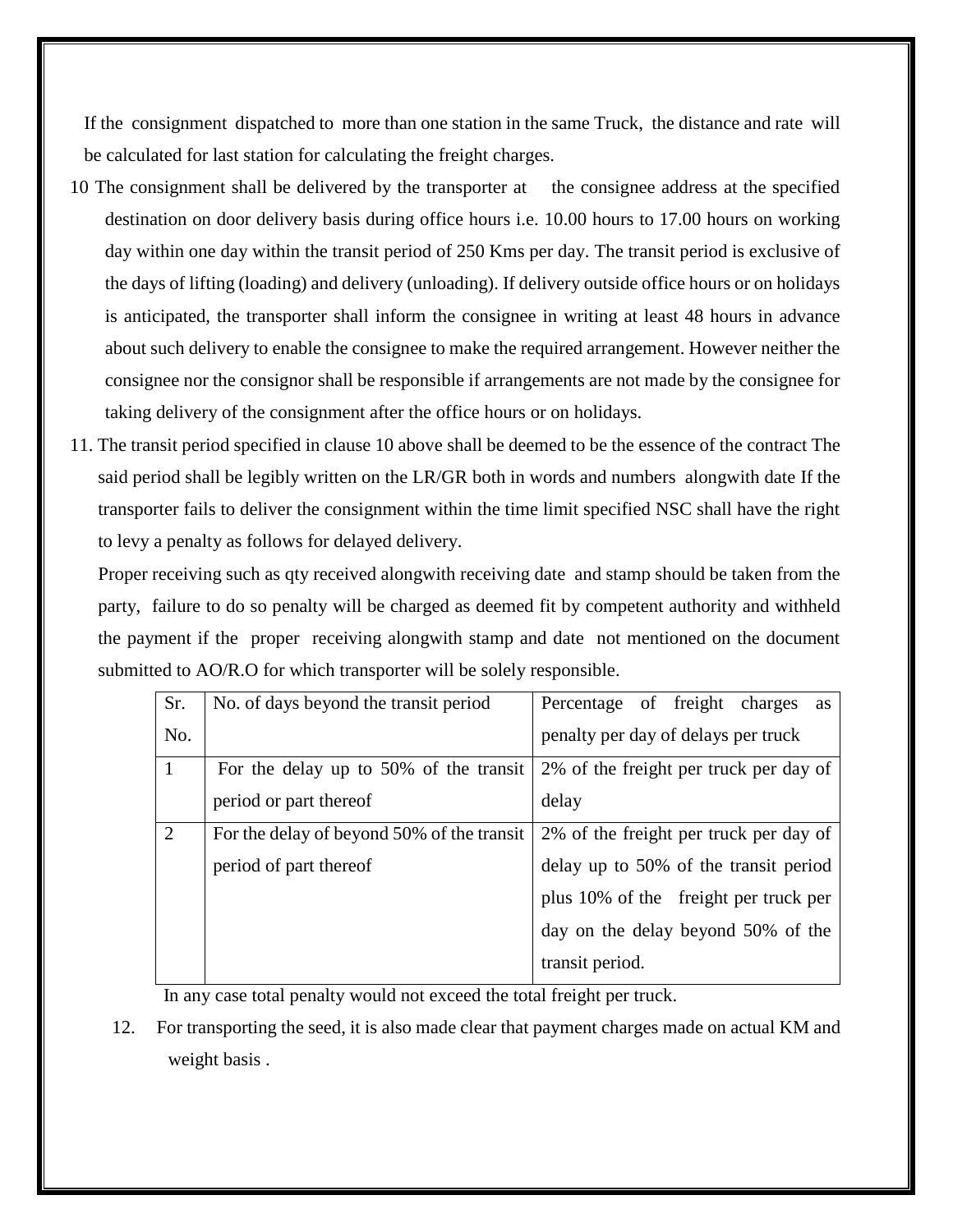13 (a)All the booking will be on To be billed basis. The freight charges shall be on per ton per km basis inclusive of the loading, unloading statistical and bridge crossing charges. It shall be on a slab system as follows.

**(b) The minimum distance of 25 Km will be considered for billing and beyond 25 Km will be charged on actual Km basis and minimum guaranted weight of 10 qtls. (1 MT)will be considered for billing.**

| Sr.             | (On Ton/     | For Distance Freight rate(Rs/ton/km.) |           |        |         |         |         |                   |
|-----------------|--------------|---------------------------------------|-----------|--------|---------|---------|---------|-------------------|
| No.             | KM basis)    | $0 - 25$                              | $26 - 50$ | 51-100 | 101-200 | 201-300 | 301-500 | 501<br>&<br>above |
| $\mathbf{1}$    | Above-35 Ton |                                       |           |        |         |         |         |                   |
| 2               | 25-35 Ton    |                                       |           |        |         |         |         |                   |
| $\mathfrak{Z}$  | 21-25 Ton    |                                       |           |        |         |         |         |                   |
| $\overline{4}$  | 16-21 Ton    |                                       |           |        |         |         |         |                   |
| 5               | $9-16$ Ton   |                                       |           |        |         |         |         |                   |
| 6               | $6-9$ Ton    |                                       |           |        |         |         |         |                   |
| $7\phantom{.0}$ | 4-6 Ton      |                                       |           |        |         |         |         |                   |
| 8               | $2-4$ Ton    |                                       |           |        |         |         |         |                   |
| 9               | $1-2$ Ton    |                                       |           |        |         |         |         |                   |

**Note: (For example if seed weight is 25 Ton then the rate will be fixed on lower slab i.e. 21-25 MT Slab)**

 **Note: In case of multiple point delivery the rate will be fixed based on the distance between dispatching units to last location of delivery.**

**For Distance (in km) Freight rate(Rs./Ton/Km) incusive all kind of taxes if any.**

14. Rates agreed are exclusive of GST inclusive of all other things, if any.

15. Octroi and toll tax, if any paid by the transporter will be reimbursed by the consignor on production of the relevant receipts only on normal rates without penalties. NSC will however not make any separate payment on account of insurance if arranged by the transporter. The payment freight charges shall be made on to be billed basis.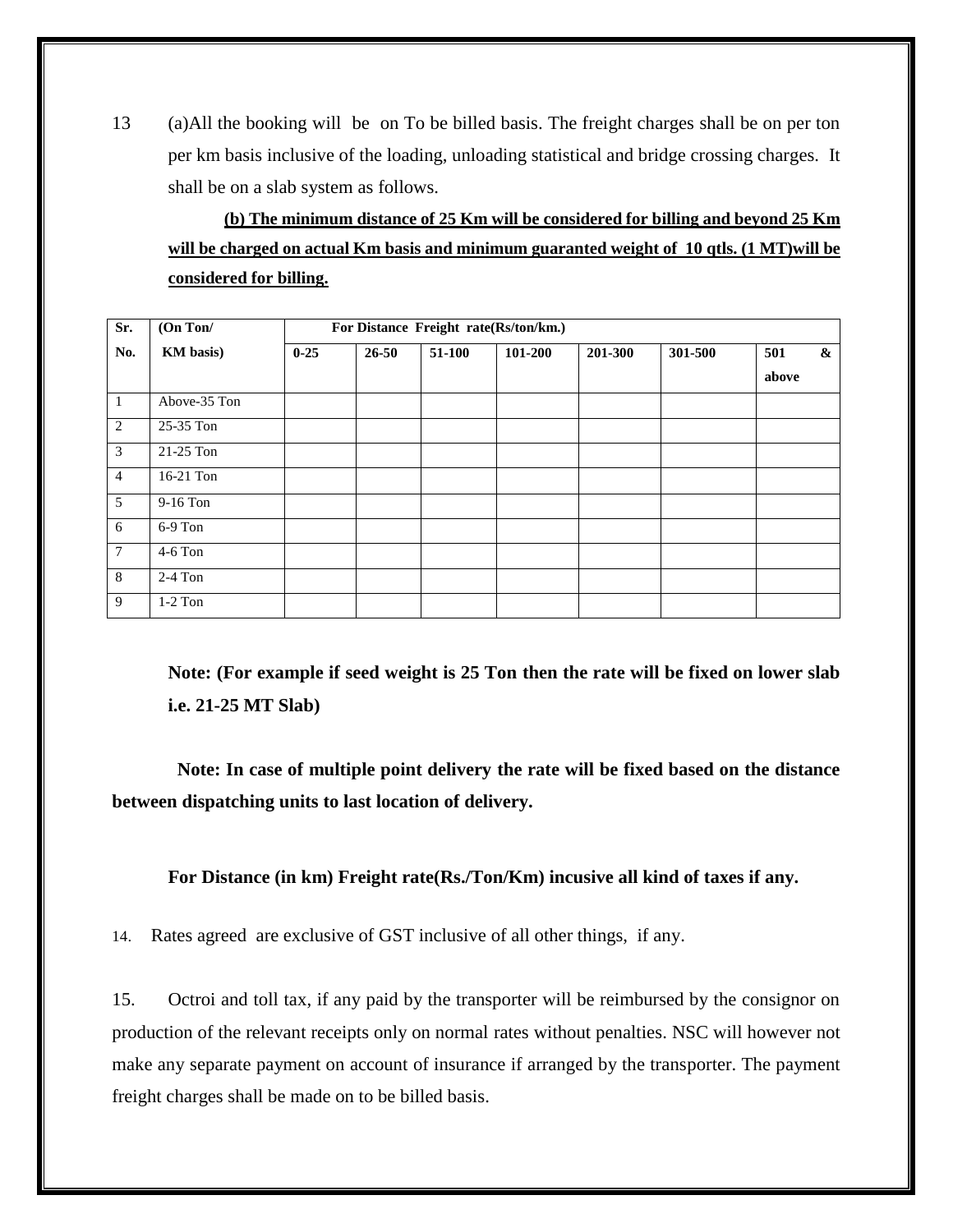16. For billing or payments, the distance will be calculated as per the actual distance given in "Google Map" by shortest route.

17. Payment will be made by account payee cheque or though RTGS/NEFT in favuor of the transporter by the Regional Office on the basis of the actually net weight of the goods shown in the lorry receipt at the time of loading on production of the certificate of receipt of the goods from the consignee. The cost on account of shortage in the consignment, penalty for the late delivery of the consignment and value of damages to the consignment will be deducted by NSC before making payment to the transporter. TDS will be deducted as per rule.

18. No detention charges will be payable for the first 24 hours of detention of trucks at the originating station in or at the destination station. For detention beyond 24 hours NSC may pay detention charges at reasonable rate but not exceeding 2% of the freight charges per working day per truck provided it is sufficiently established that NSC alone is responsible for the detention in calculating the number of days of detention the days of placement/arrival of the truck and that of loading/unloading shall be excluded.

19. If the consignment is delivered short of the destination or at some other destination, less otherwise permitted by NSC in writing NSC will not pay the freight charges to the transporter.

20. The transporter shall not withhold the delivery of the consignment for any reason what so ever and shall be solely responsible for any loss that NSC may sustain on account of such non delivery. In the event of non delivery of the consignment at the destination the transporter shall bear the entire cost of the seed and packing material in full at the NSC's prevailing sale price along-with the damage liable for payment by NSC on the consignment due to non supply of seeds to seed user/indenters. For other good the transporter shall pay the entire cost of the goods and the packing material.

21. No trans-shipment is allowed in between the destinations. For any reason such as breakdown accident etc. If the work is stranded beyond reasonable limits, the transporter should make alternative arrangements for safe transportation of the goods by road within the delivery time limit prescribed already. Except the extraordinary justifiable situation such as accident break down road blockage etc , no transportation is allowed i.e. the truck received by the consignee should be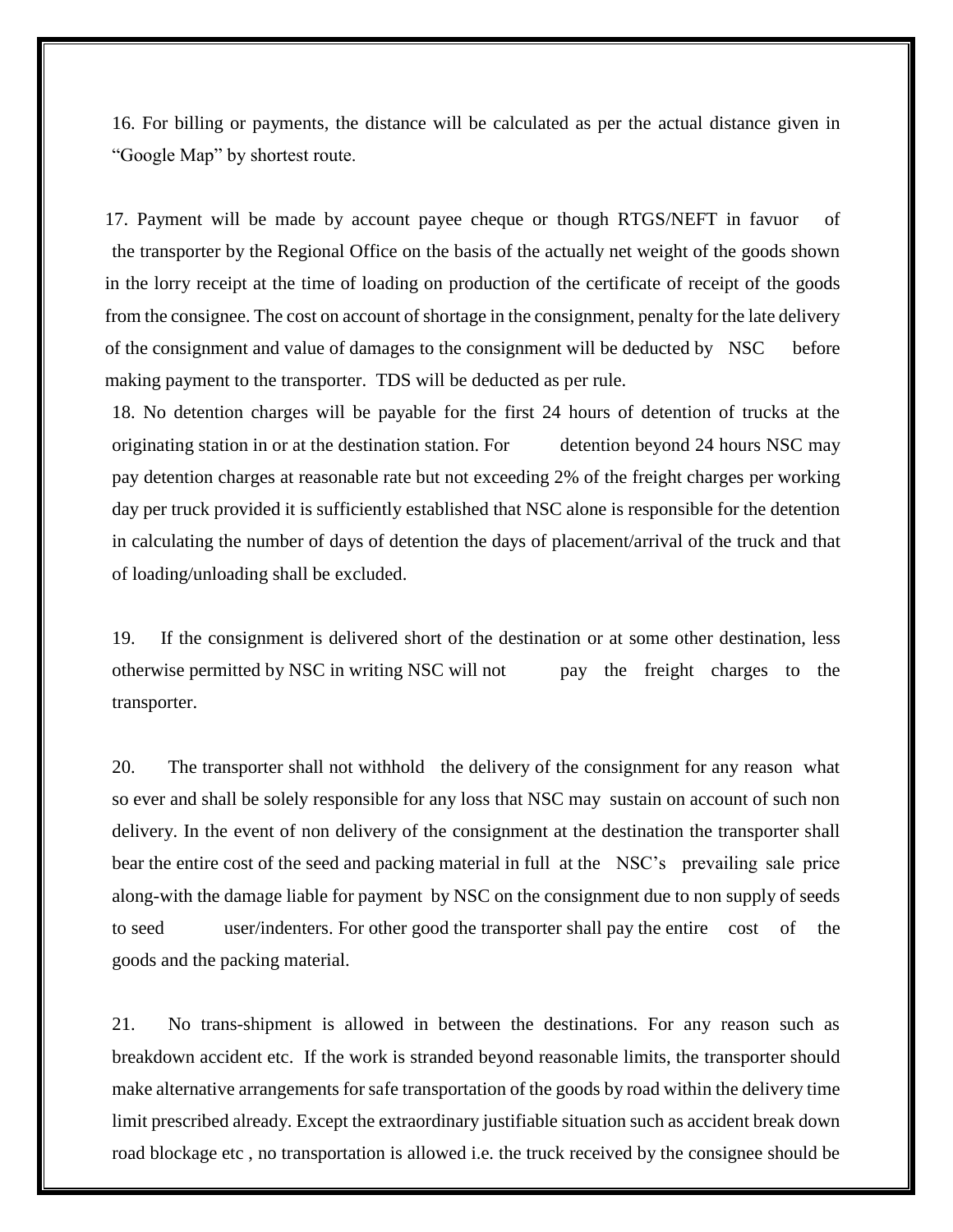the same as that into which the stock was loaded by the consignor as indicated in the LR if and when trans-shipment is resorted to and the truck No. is changed, the transporter shall justify the same to NSC's satisfaction. For delay/damage on account of transshipment not accepted by NSC penalty shall be twice the penalty prescribed for normal delay/damage.

22. No endorsement shall be made on the LR/GC to the effect the consignment is carried at the owner's risk and it should be on Carrier's risk only.

23. The transporter shall ensure that (a) Hooks are not used for handling the bags (b) the trucks are covered with double tarpaulins which are perfectly water proof, leak proof and in sound conditions to avoid damage by rain etc. (c) the consignment is never exposed or kept open and (d) the entire transportation is made only by road and not by any other mode of transportation.

24. The agreement to which these terms and conditions form a part shall be in force till the job for which the transporter has been engaged is completed to the entire satisfaction of NSC this can be extended on mutual consent in writing.

25. The terms and conditions as stated above shall be binding on the NSC and the transporter and their relationship shall be governed by the same. NSC shall have the right to terminate the contract at any time during its currency after giving 10 days notice to the transporter without assigning any reasons what so ever and transporter shall not be entitled to question the termination. Nor shall be entitled to any compensation on this contract. In the event of transporter being adjudged insolvent or going liquidation or winding up his business or failing to observe any of the provisions of the contract or its convicted or punished under the provisions of any status. NSC shall be at liberty to terminate the contract without prejudice to any other rights or remedies under contract and to get the work done for the un- expired period of the contract at the risk and cost of the transporter and to claim from him any resultant loss sustained or costs incurred.

26. In the event of any question dispute or difference arising under or in connection with the agreement, the implementation or its satisfaction the same shall be referred to the sole arbitrator, who may be appointed by the Chairman-cum-Managing Director NSC with concurrence of both the parties. The venue and cost of the arbitration shall be at the discretion of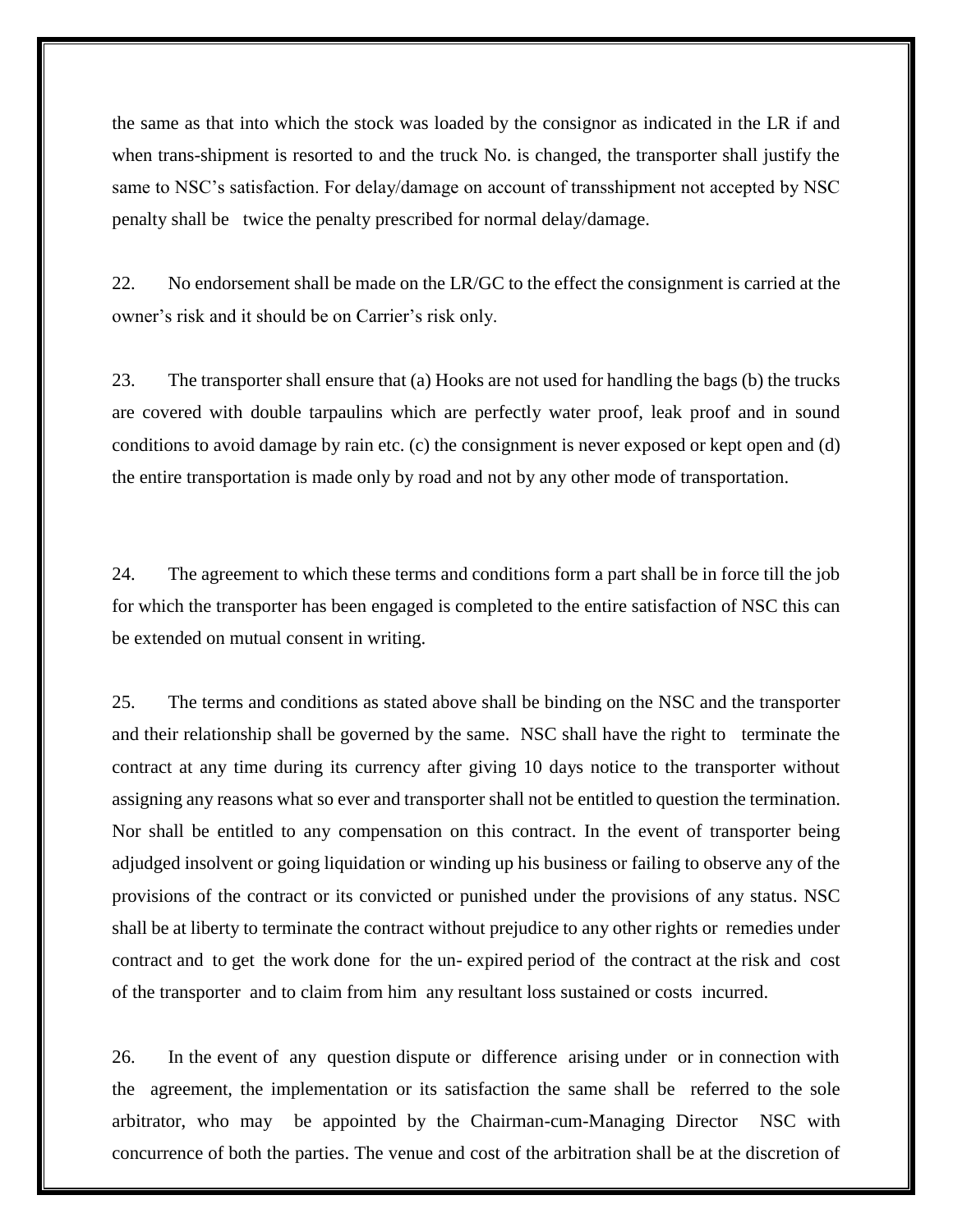the arbitrator. It is agreed by other parties that the arbitrator may on the request of the parties. And in the interest of justice and proper determination of the dispute extend the time for making the award by an order in writing conveyed to the parties. In case of any dispute the Court of jurisdiction of the law will be at New Delhi and this agreement will be deemed to have been entered into at New Delhi irrespective of the place of performance of the agreement.

27. Whenever diesel price reaches 15% of the existing diesel price per liter the revision in transportation rate shall be considered. The freight rate in subject to revise at the rate of Rs.0.0003 per Ton/km for every 100 paise statutory increase/decrease in diesel price. (including taxes applicable at Chandigarh)

#### **BANK Details:**

**Name-National Seeds Corporation Limited State Bank of India Mohali CC A/C No.32919441606 IFSC Code: SBIN0031859**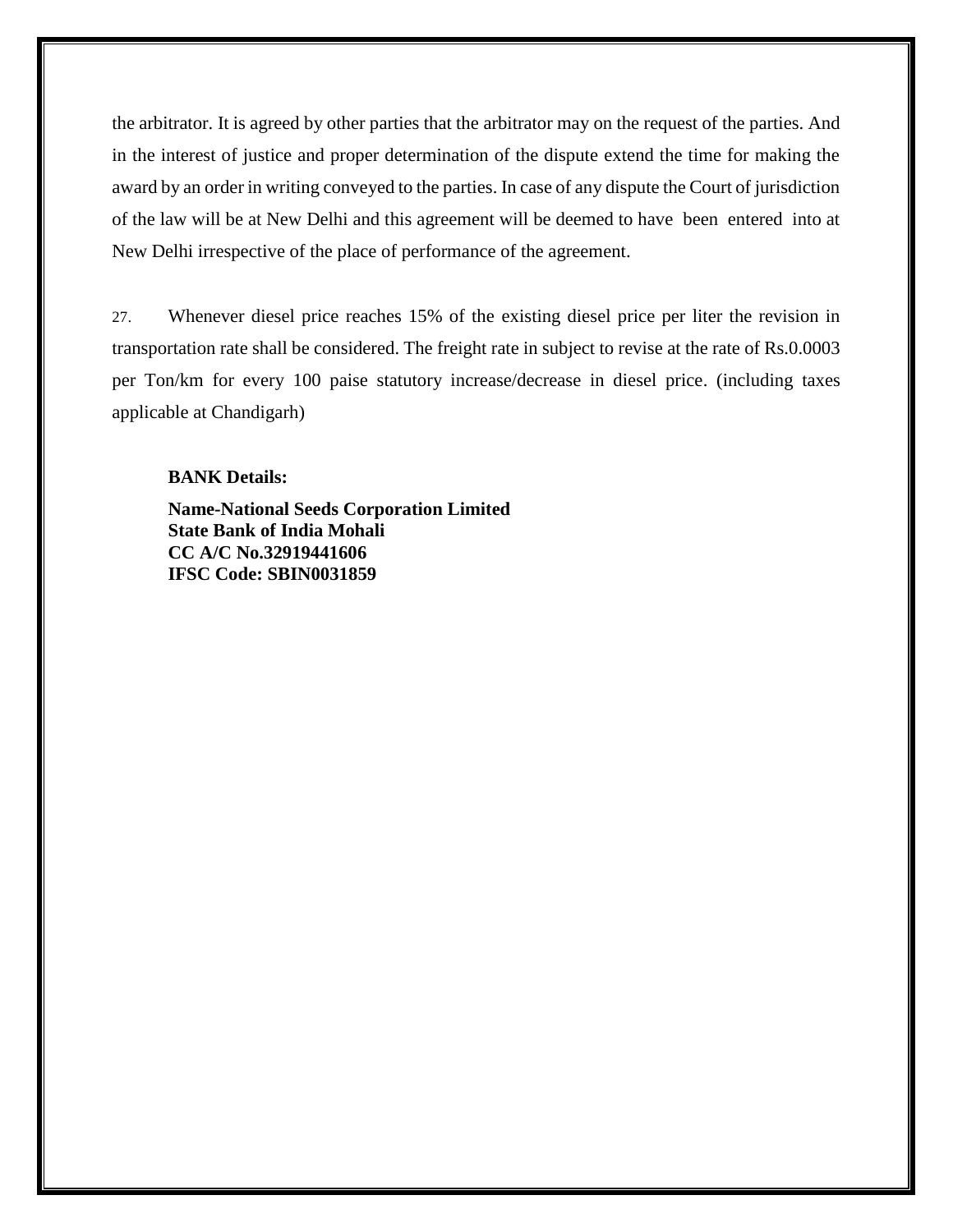### **TECHNICAL BID**

The Regional Manager National Seeds Corn Ltd Plot No.24 , Phase-IX, Industrial Area Mohali-Chandigarh

| $\mathbf{1}$   | Name & Address of the Tenderer                                                                                                                                              |  |
|----------------|-----------------------------------------------------------------------------------------------------------------------------------------------------------------------------|--|
| $\overline{2}$ | Name of the Proprietor/Partner                                                                                                                                              |  |
| 3              | Registration No. of the Firm/Organization Encl. copy<br>of registrations                                                                                                    |  |
| $\overline{4}$ | Valid Registration numbers of the trucks Enclose<br>List along-with copy of registrations                                                                                   |  |
| 5              | GST Registration No. (Encl.copy)                                                                                                                                            |  |
| 6              | Income Tax Pan No. (Encl. copy)                                                                                                                                             |  |
| $\overline{7}$ | Name of Banker & Creditor limit/bank Solvency<br>certification (Encl. copy)                                                                                                 |  |
| 8              | Reference of transportation work undertaken from<br>$(a)$ NSC<br>(b)Work experience certificate from the Govt.<br>organization for work more than Rs.10 lacs(Encl.<br>copy) |  |
| 9              | Number date and amount of online or DD Enclosed<br>as EMD                                                                                                                   |  |
| 10             | Authorization of competent authority to sign this<br>Tender Document(Encl. copy)                                                                                            |  |
| 11             | <b>Branch Name and Address</b>                                                                                                                                              |  |

Name & Signature of the tenderer Addresss/Mobile No with official stamp.